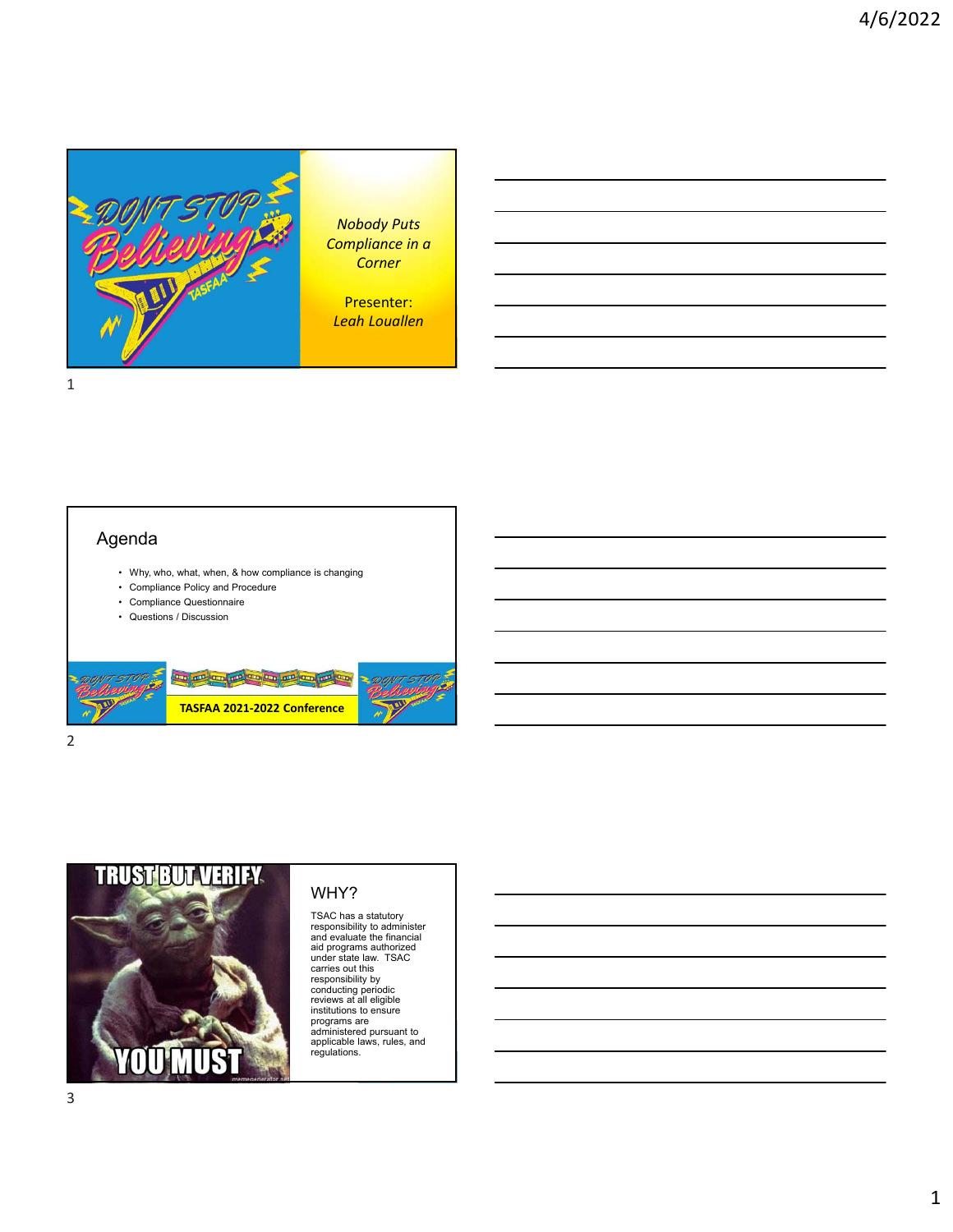

# WHAT? Compliance changes include: • Updated Policy and Procedure • New School Questionnaire • Updated letters, forms & notifications <u>and an an an an an an an an an an</u> **TASFAA 2021‐2022 Conference**

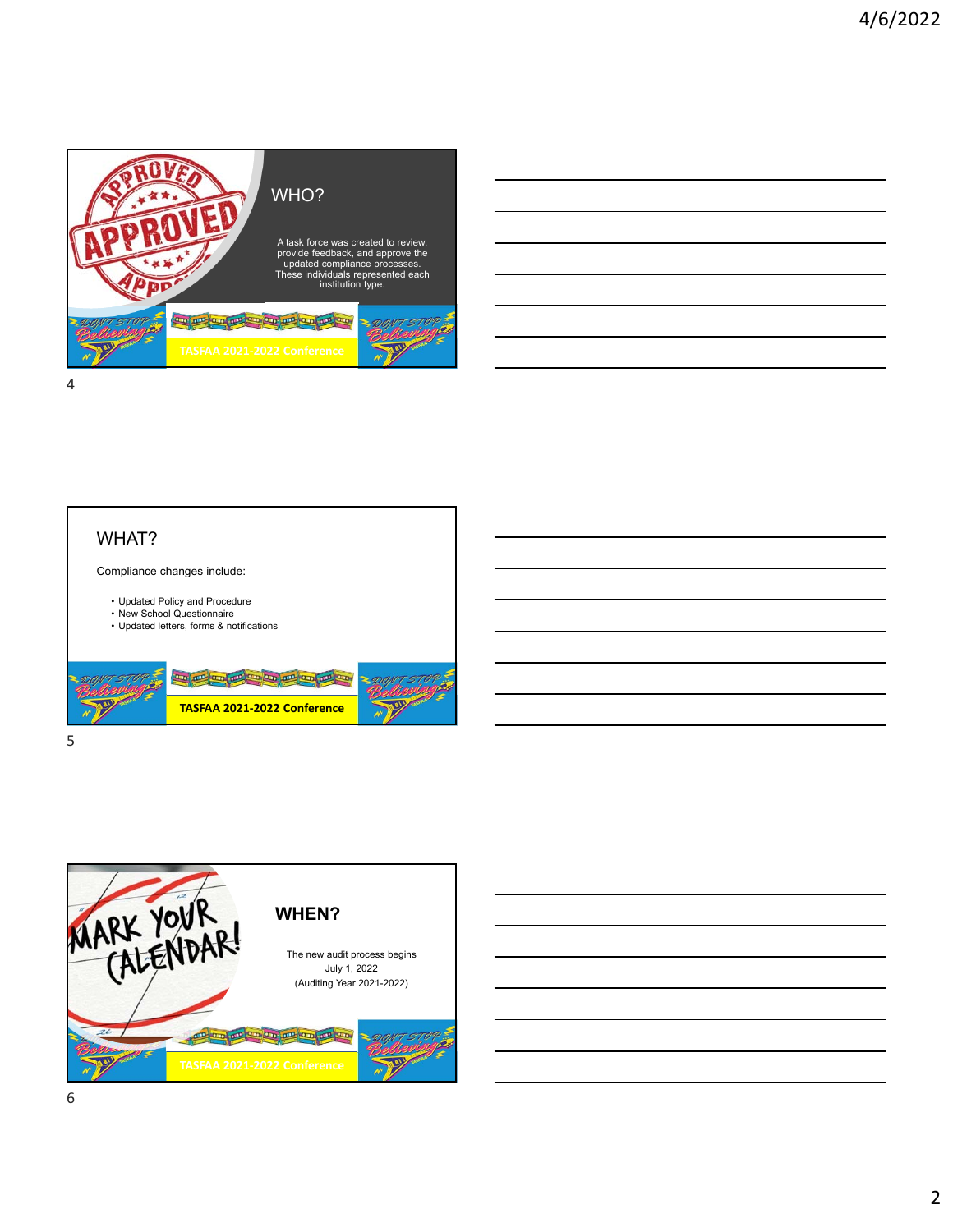





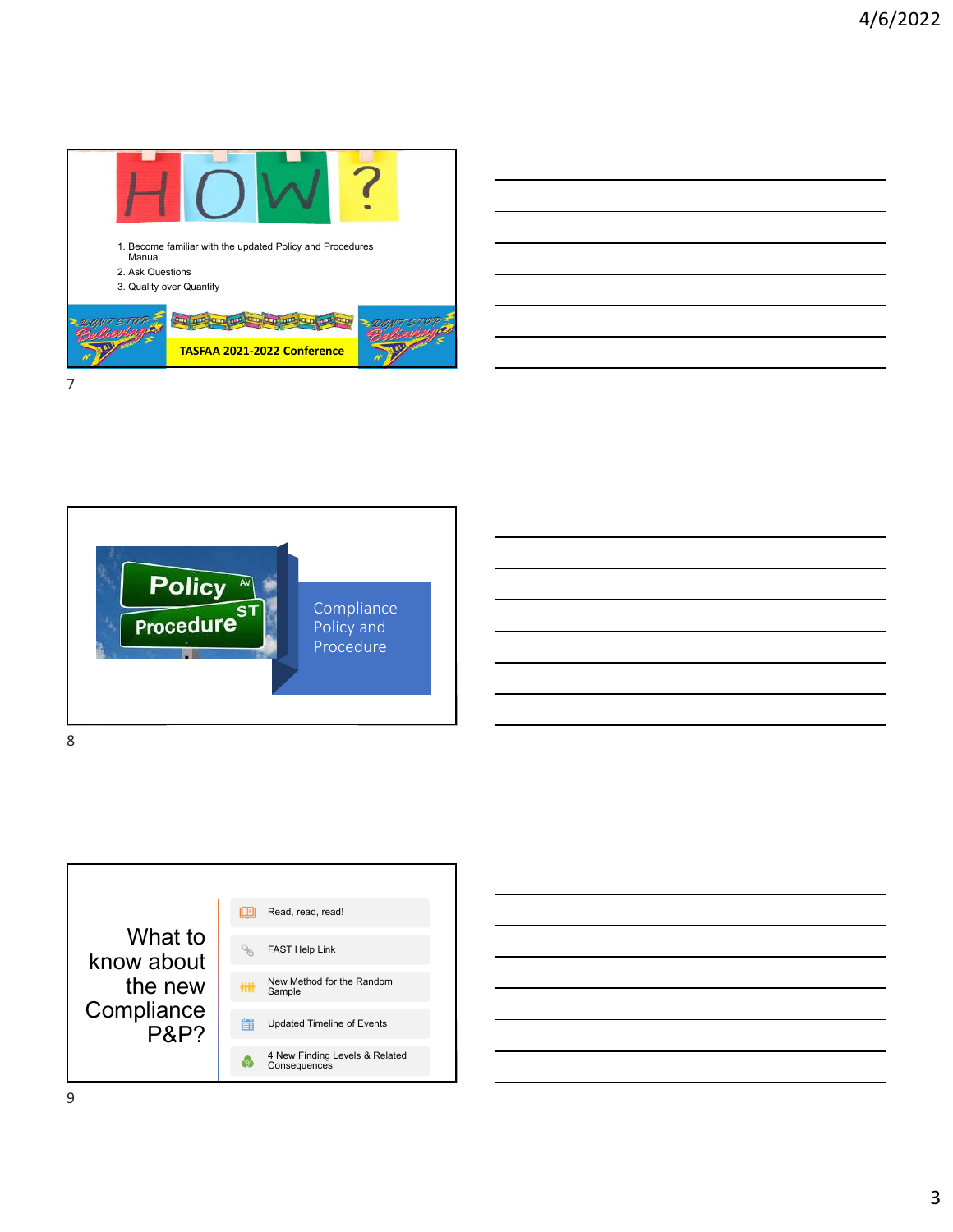

10

## Digging into the Random Sample

- For the Tennessee Student Assistance Award (TSAA), HOPE Scholarship,<br>Tennessee Promise Scholarship, Tennessee Reconnect Grant, Dual Enrollment<br>Grant (DEG), and Wilder-Naifeh Technical Skills Grant programs, each random<br>s
- The random sample for all other programs will be the greater of 10% or actual number up to 10 students.
- If errors are found, the original sample may be expanded.



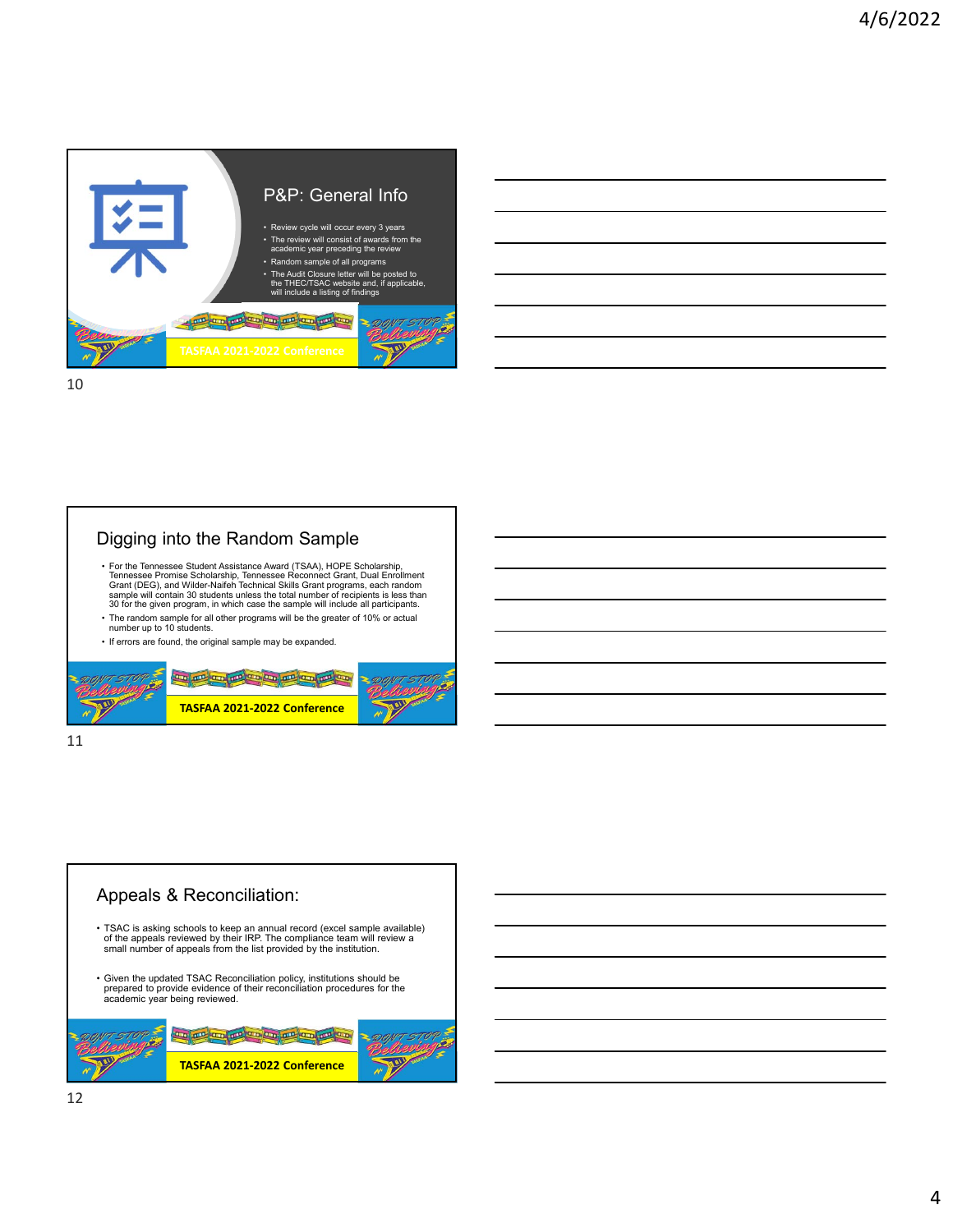#### Timeline:

- The audit schedule will be determined each May preceding the start of the academic year.
- Audit dates are scheduled based on the reported times provided by the Compliance Task Force for each school type.
- Reviews are estimated to conclude in one week. If the audit is unable to be completed in one week, the team will work to schedule a subsequent week to continue the review.
- The Questionnaire must be returned two weeks prior to the start of the review. • Compliance staff will request a nice, clean space to work on your campus.



13



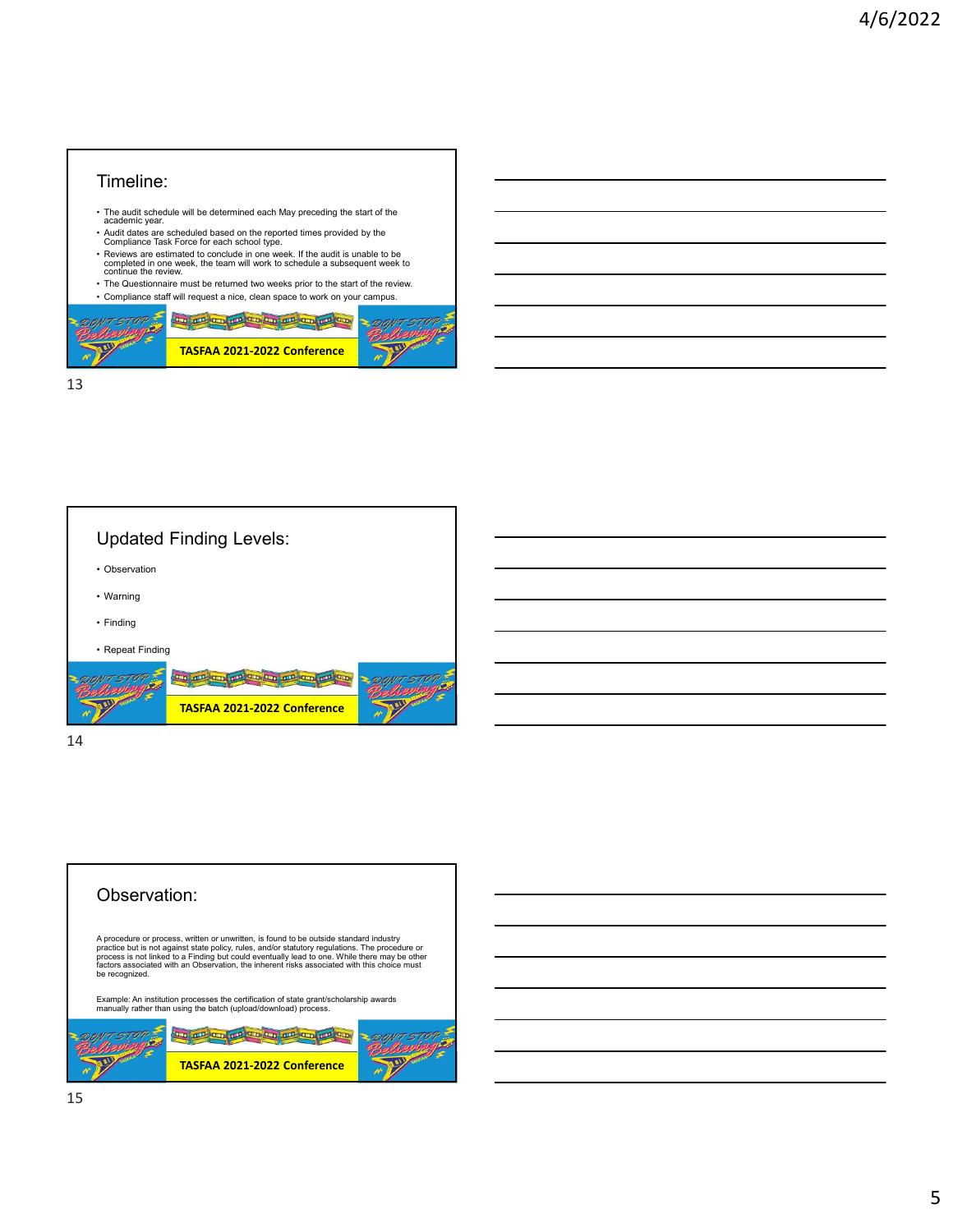## Warning:

A procedure or process, written or unwritten, used to administer state<br>grant/scholarship programs is found to be in direct violation of state policy,<br>rules, and/or statutory regulations though it has not yet led to a finan error.



16